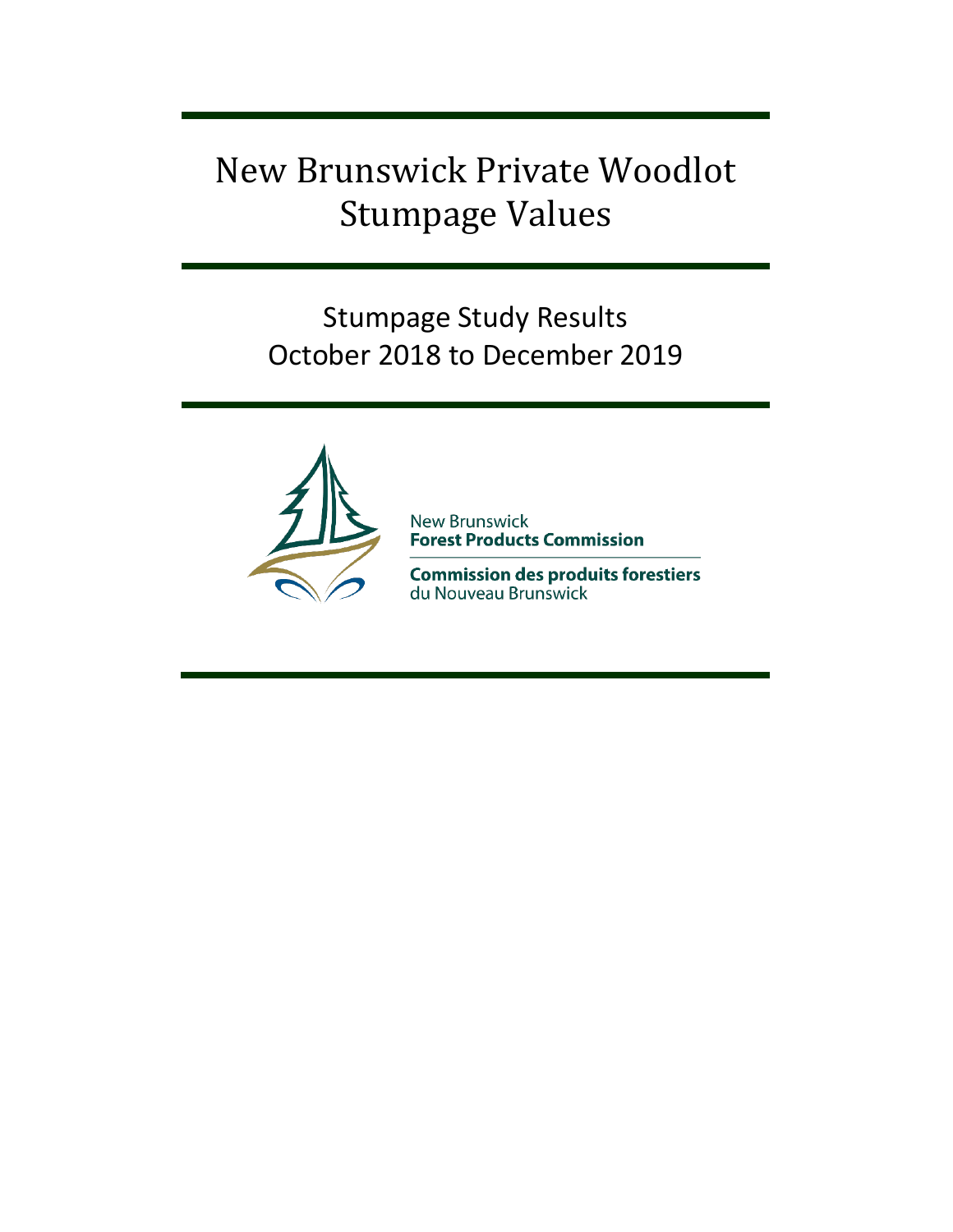# **Contents**

| CREATION OF CALCULATED FIELDS AND PRO-RATING LUMP-SUM DATA 8 |
|--------------------------------------------------------------|
|                                                              |
|                                                              |
|                                                              |
|                                                              |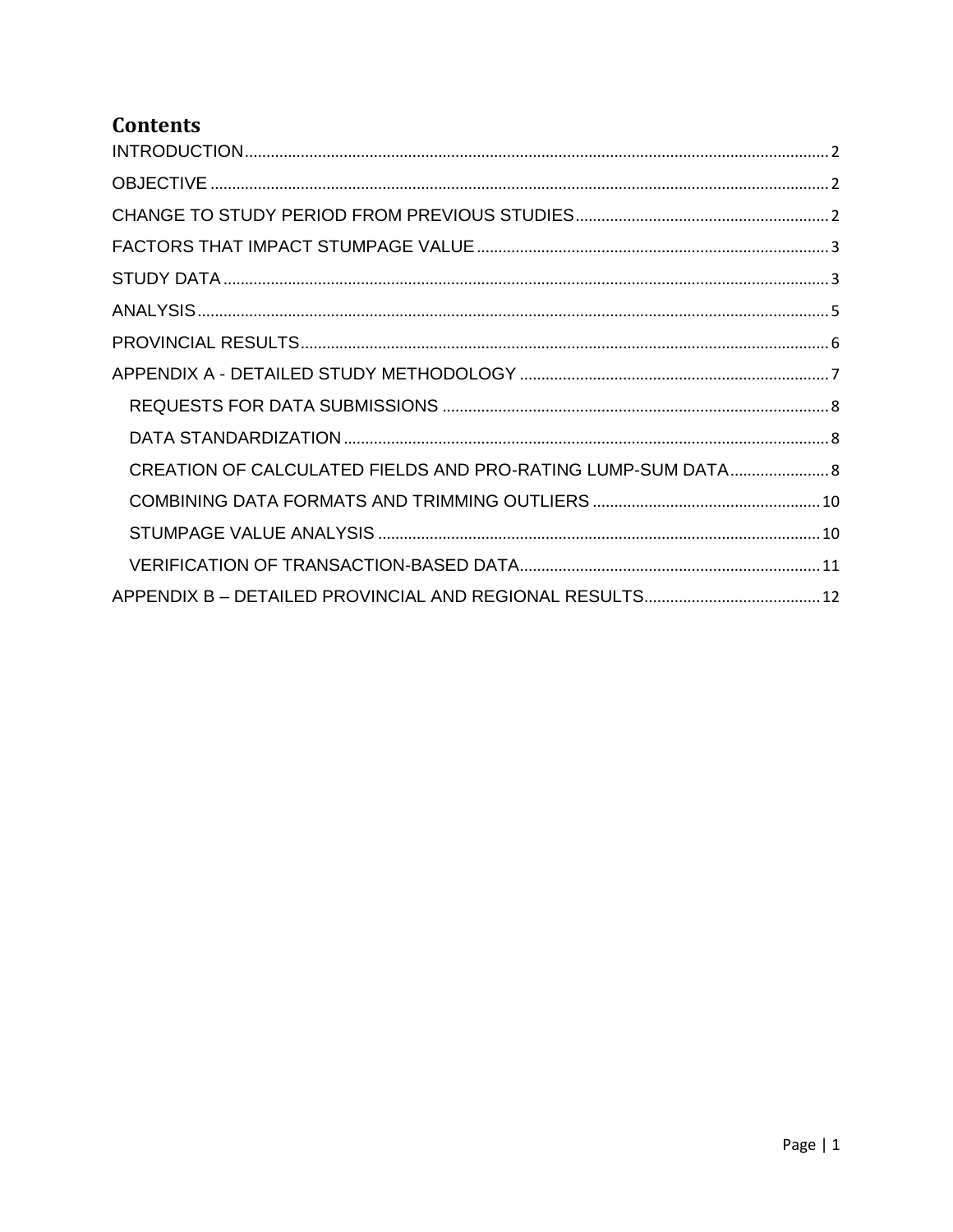#### <span id="page-2-0"></span>**INTRODUCTION**

This report illustrates the results of a study which was undertaken to determine the value of forest products in the form of standing trees on private woodlots in New Brunswick. The value of standing timber is typically referred to as stumpage, which is the value offered to a landowner by a party interested in harvesting and marketing or consuming the landowner's timber. Section 59(1) of New Brunswick's *Crown Lands and Forests Act* stipulates how royalty rates for stumpage on Crown lands shall be based on the fair market value of standing timber. Since 1982, the Government has conducted periodic studies of fair market stumpage values from private woodlots in New Brunswick upon which to base the Crown timber royalty rates.

The New Brunswick Forest Products Commission (Commission) is an independent body established under the *Natural Products Act* and the *Forest Products Act*. Among the various duties of the Commission, there are two sub-sections of the *Forest Products Act* that specifically relate to this type of study:

#### *11(a) to examine and consider data relevant to the production and sales of purchased primary forest products; and*

*11(e) to conduct inquiries on the following matters with respect to primary forest products:*

- *(i) The cost of production, distribution and transportation;*
- *(ii) Prices, markets and systems of classification; and*
- (iii) *Any other matter related to marketing.*

Since 2016, the Commission has conducted this stumpage study to provide guidance to the Department of Natural Resources and Energy Development as to the fair market values for standing timber originating on private woodlots in New Brunswick.

#### <span id="page-2-1"></span>**OBJECTIVE**

The objective of this study is to determine provincial average stumpage values as it pertains to private woodlots in New Brunswick. The Commission considers those average values as the fair market value of standing timber.

#### <span id="page-2-2"></span>**CHANGE TO STUDY PERIOD FROM PREVIOUS STUDIES**

The period covered by this current study differs from previous studies in that a fifteen-month period is being considered as opposed to the previously established twelve-month period. The extended period for this study will effectively shift the timing of future studies. This timing adjustment will assist the Department of Natural Resources and Energy Development in implementing changes to the Province's timber royalty rates in a manner that minimizes the time between study results and potential changes to timber royalty rates. The intent for future annual studies is to analyze stumpage transactions over a calendar year period, between January and December.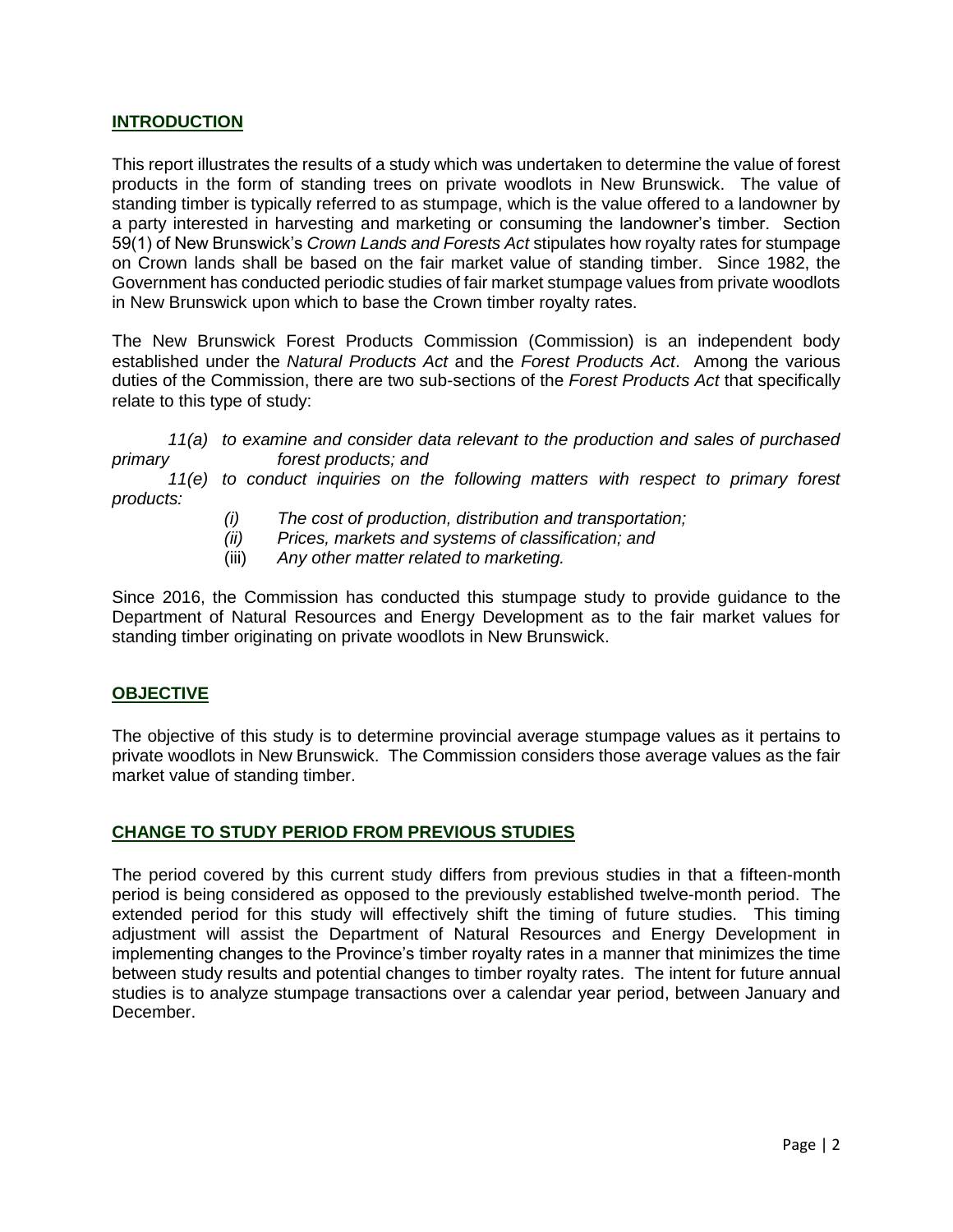# <span id="page-3-0"></span>**FACTORS THAT IMPACT STUMPAGE VALUE**

The widely accepted definition of stumpage is the value that a third party will pay to the owner of the trees in exchange for the right to harvest and market or consume the trees. The value of standing trees to the landowner is based on several factors. These factors can be categorized in four (4) general ways:

- 1. market/macro-economic factors (e.g., finished product value, import/exports, exchange rates),
- 2. land/forest conditions (e.g., tree size, terrain),
- 3. landowner policies/standards (e.g., harvest treatments, tree utilization expectations), and
- 4. operational efficiencies (e.g., road infrastructure, distance to mill, job size)

The value of stumpage on any one woodlot can be dependent upon these and other factors and can therefore vary from one woodlot to another throughout the Province. The purpose of this study is to generate statistically accurate average values for stumpage sold from private woodlots in the Province for the fifteen-month period between October 2018 and December 2019.

# <span id="page-3-1"></span>**STUDY DATA**

The Commission adopted an approach to group species and/or products that are commonly applied in stumpage agreements between a woodlot owner and the person purchasing an owner's trees. The Commission also considered species/product groups that were commonly used for Crown timber harvests. Table 1 is a summary of the various species and products grouped and used to analyze stumpage values in this study.

| <b>PRODUCT</b>     | <b>GROUP</b> | <b>SPECIES</b>           | <b>PRODUCT</b>                     | <b>GROUP</b> |
|--------------------|--------------|--------------------------|------------------------------------|--------------|
| <b>SAWLOG</b>      |              | <b>RED PINE</b>          | <b>SAWLOG</b>                      |              |
| <b>STUD</b>        |              | TAMARACK                 | SAWLOG                             | <b>OSSL</b>  |
| <b>SHINGLEWOOD</b> |              | <b>HEMLOCK</b>           | SAWLOG                             |              |
| <b>TREELENGTH</b>  |              | <b>WHITE PINE</b>        | <b>SAWLOG</b>                      | <b>PISL</b>  |
| <b>CHIPS</b>       | <b>HWDPW</b> | SPF*                     | <b>ROUNDWOOD</b><br><b>BIOMASS</b> |              |
| <b>CHIPS</b>       |              | SPF*                     | <b>CHIPS</b>                       | SPFRWB**     |
| <b>PULPWOOD</b>    |              | SPF <sup>*</sup>         | <b>PULPWOOD</b>                    |              |
| <b>PULPWOOD</b>    |              | SPF*                     | <b>SAWLOG</b>                      | <b>SPFSL</b> |
| <b>SAWLOG</b>      | <b>HWDSL</b> | SPF*                     | <b>STUD</b>                        | <b>SPFST</b> |
| <b>PULPWOOD</b>    |              | SPF*                     | <b>TREELENGTH</b>                  | <b>SPFTL</b> |
| <b>PULPWOOD</b>    |              |                          |                                    |              |
| <b>PULPWOOD</b>    |              |                          |                                    |              |
| <b>PULPWOOD</b>    |              |                          |                                    |              |
|                    |              | <b>CEDSAW</b><br>OSRWB** |                                    |              |

Table 1. Species and Products groups used in the study.

| <b>SPECIES</b>    | <b>PRODUCT</b>    | <b>GROUP</b> |
|-------------------|-------------------|--------------|
| <b>RED PINE</b>   | <b>SAWLOG</b>     |              |
| <b>TAMARACK</b>   | <b>SAWLOG</b>     | <b>OSSL</b>  |
| <b>HEMLOCK</b>    | <b>SAWLOG</b>     |              |
| <b>WHITE PINE</b> | <b>SAWLOG</b>     | <b>PISL</b>  |
|                   | <b>ROUNDWOOD</b>  |              |
| SPF*              | <b>BIOMASS</b>    | SPFRWB**     |
| SPF*              | <b>CHIPS</b>      |              |
| SPF*              | <b>PULPWOOD</b>   |              |
| SPF*              | <b>SAWLOG</b>     | <b>SPFSL</b> |
| SPF*              | <b>STUD</b>       | <b>SPFST</b> |
| SPF*              | <b>TREELENGTH</b> | <b>SPFTL</b> |
|                   |                   |              |

*\* SPF = Spruce, Fir, Jack Pine, \*\* RWB = Round wood biomass, including pulpwood and chips produced at the harvest site.*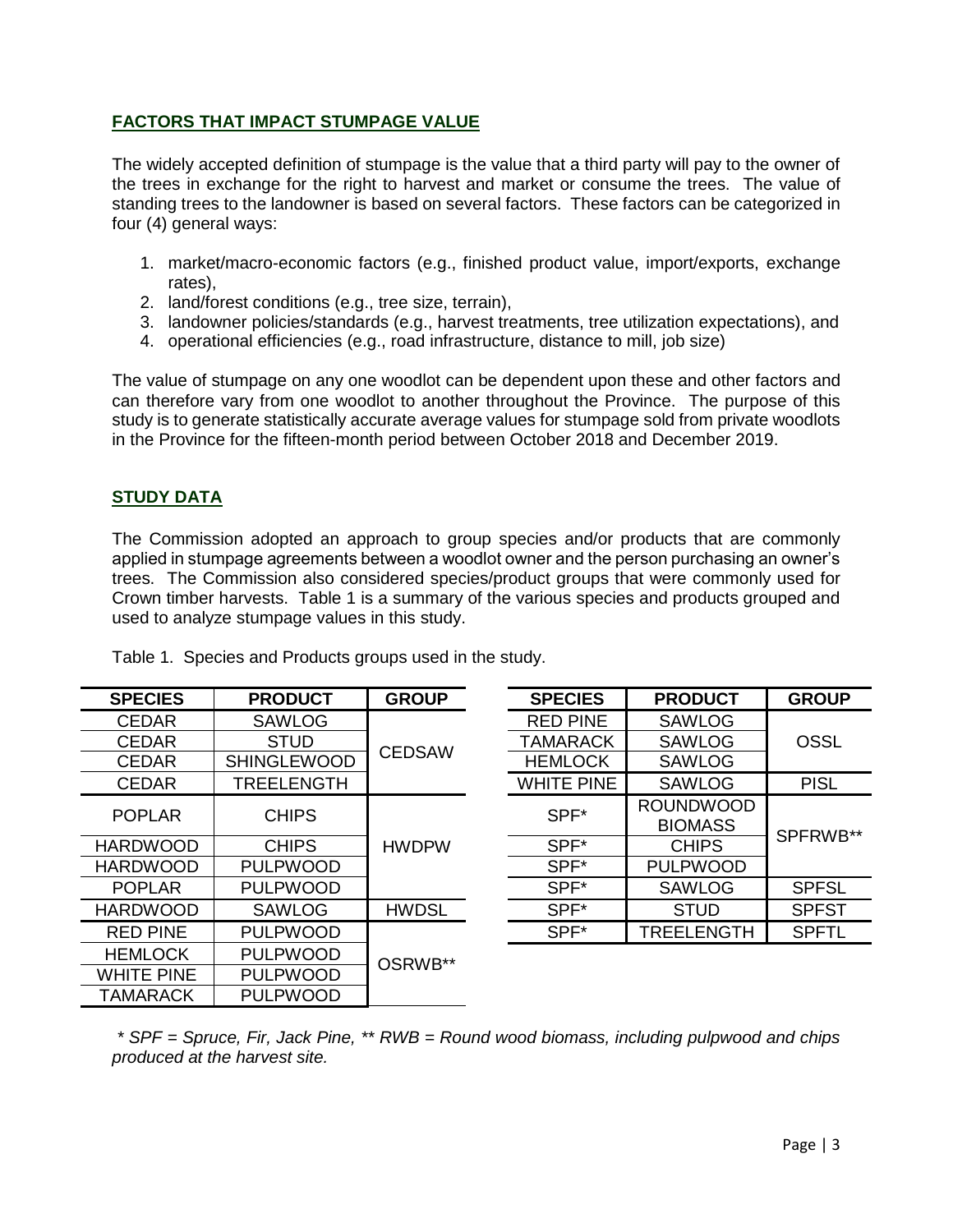The analysis in this stumpage study, conducted by the Commission, is based on data from transactions wherein standing timber originating from a private woodlot was purchased and harvested by someone other than the woodlot owner. There are two methods by which stumpage is purchased. The most common is based on species/product specific rates that are paid for the volume that is harvested, which is typically paid based on each individual load or transaction. The Commission uses the term 'transaction-based' to describe the data for this method. The second is the lump-sum method whereby the stumpage purchaser and the woodlot owner agree on a lump-sum value for all the trees to be harvested. The Commission uses the term 'lump-sumbased' to describe data collected for this method. For this study, representative data was collected for each of these two methods.

In New Brunswick, stumpage is typically purchased by either an independent forestry contractor or by a mill. Mills that purchase stumpage directly from woodlot owners typically do so in search of a specific species/product to consume in their own processing facility. Primary forest products other than those targeted for consumption by the stumpage purchaser are sold to other mills or consumers on the open market. Because there are few mills that purchase stumpage directly from woodlot owners to supplement their wood supply, the Commission can collect data for 100% of the mill-purchased stumpage during the study period, and this data represents just under a third of the data collected. Mill-purchased stumpage represents approximately 15% of the private woodlot stumpage purchase during the study period. Independent contractors do not typically consume the products that they harvest and therefore rely on the open market to sell the products to mills or consumers. The Commission collected over two thirds of its data from transactions between an independent contractor and a woodlot owner. The volume of data collected by the Commission for each stumpage purchase method and data source (mill or independent contractor) is summarized in Table 2 below.

| Species/Product* | Transaction-based by source |         | Lump-sum-<br>based | <b>Total Volume</b> |  |
|------------------|-----------------------------|---------|--------------------|---------------------|--|
|                  | Contractor                  | Mill    | Contractor         | (m3)                |  |
| <b>CEDSAW</b>    | 6,023                       | 3,664   | 1,219              | 10,906              |  |
| <b>HWDPW</b>     | 101,131                     | 76,822  | 20,396             | 198,349             |  |
| <b>HWDSL</b>     | 1,587                       | 728     | 619                | 2,934               |  |
| <b>OSRWB</b>     | 381                         | 595     | 521                | 1,497               |  |
| <b>OSSL</b>      | 5,052                       | 1,653   | 586                | 7,291               |  |
| <b>PISL</b>      | 9,648                       | 3,489   | 208                | 13,345              |  |
| <b>SPFRWB</b>    | 73,110                      | 54,088  | 5,664              | 132,862             |  |
| <b>SPFSL</b>     | 76,916                      | 34,899  | 11,869             | 123,684             |  |
| <b>SPFST</b>     | 123,570                     | 69,095  | 17,220             | 209,885             |  |
| <b>SPFTL</b>     | 7,677                       |         | 0                  | 7,677               |  |
| <b>TOTALS</b>    | 405,094                     | 245,033 | 58,302             | 708,430             |  |

Table 2. Data volume (m3) collected by the Commission for the study by method of stumpage purchase and source of the data.

*\* - See Table 1 for explanation of species and products terms used.*

The Commission determined the total production volume of private woodlot forest products during the study period using data regularly filed with the Commission. In an earlier study, the Commission determined that 27% of the private woodlot transactions in the Province were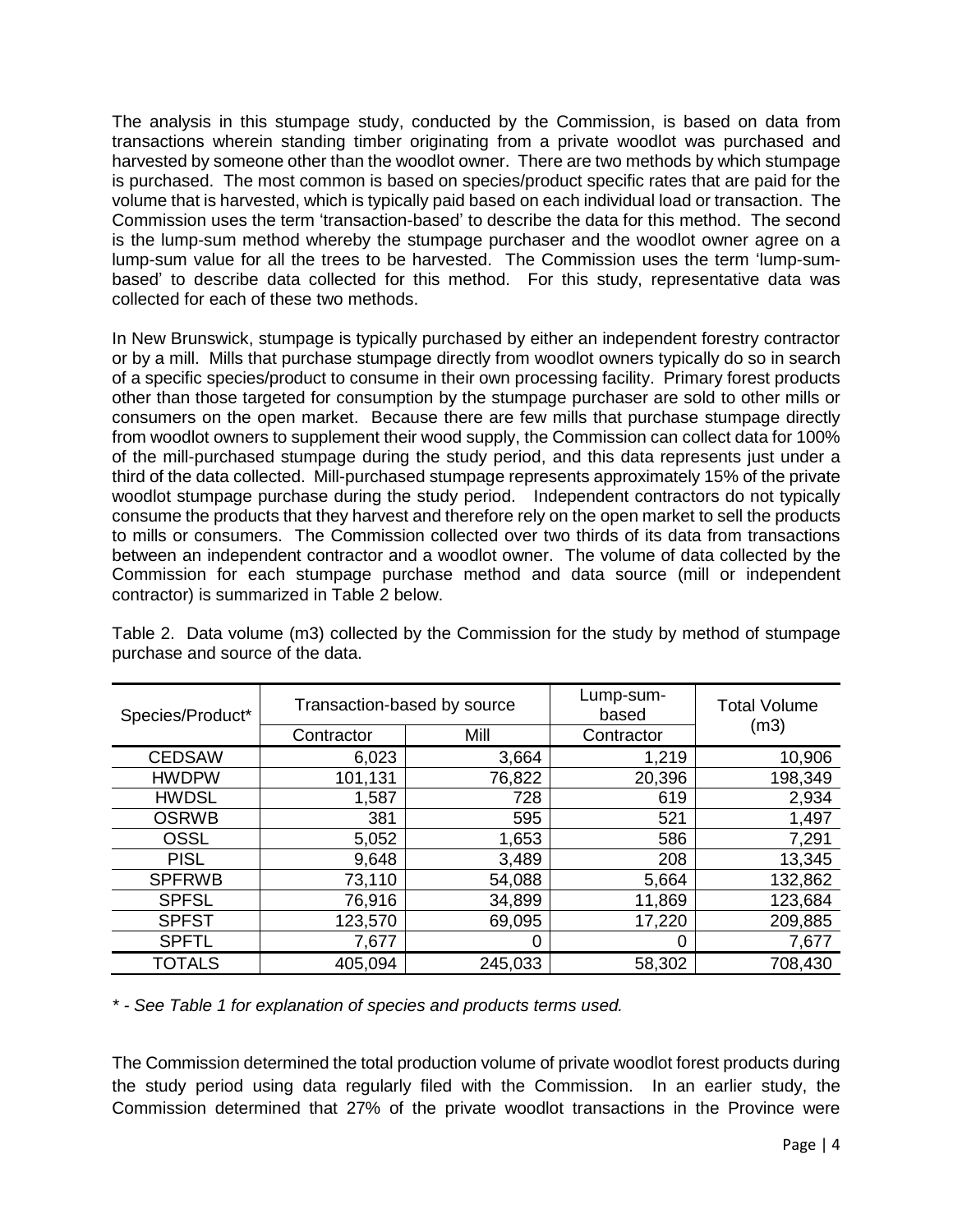conducted by the owner of the wood where a stumpage transaction does not occur (i.e. producers who harvest and market products from a woodlot that they own). Therefore, the Commission applies an estimate that 73% of the total annual production is conducted under some form of a stumpage agreement between the owner and the harvester of the wood. The volume proportions of the collected data could then be evaluated against the estimated stumpage harvest (see Table 3).

| Species/Product | <b>Total Production</b> | Stumpage     | Data Collected | $%$ of              |
|-----------------|-------------------------|--------------|----------------|---------------------|
| Group           | (m3)                    | Transactions | (m3)           | Stumpage            |
|                 |                         | (m3) *       |                | <b>Transactions</b> |
| <b>CEDSAW</b>   | 23,662                  | 17,273       | 10,906         | 63%                 |
| <b>HWDPW</b>    | 626,033                 | 457,004      | 198,349        | 43%                 |
| <b>HWDSL</b>    | 37,927                  | 27,687       | 2,934          | 11%                 |
| <b>OSRWB</b>    | 3,055                   | 2,230        | 1,497          | 67%                 |
| <b>OSSL</b>     | 12,632                  | 9,221        | 7,291          | 79%                 |
| <b>PISL</b>     | 32,826                  | 23,963       | 13,345         | 56%                 |
| <b>SPFRWB</b>   | 452,191                 | 330,099      | 132,862        | 40%                 |
| <b>SPFSL</b>    | 350,855                 | 256,124      | 123,684        | 48%                 |
| <b>SPFST</b>    | 733,493                 | 535,450      | 209,885        | 39%                 |
| <b>SPFTL</b>    | 29,837                  | 21,781       | 7,677          | 35%                 |
| <b>TOTALS</b>   | 2,302,897               | 1,680,832    | 708,430        | 42%                 |

Table 3. Total production, estimated stumpage harvest levels and volume of data collected from New Brunswick private woodlots.

*\* - Calculated as 73% of total private woodlot production*

#### <span id="page-5-0"></span>ANALYSIS

The methodology of how the study data was collected and analyzed is outlined in Appendix A, but can be summarized as follows:

- 1. **Each dataset was standardized** to establish consistent codes for species, products, units of measure, and destination mill.
- 2. **Data fields were created** for volume in cubic meters and stumpage rate per cubic meter, and calculations completed using the submitted data to fill those fields.
- 3. **Lump-sum transactions were pro-rated** by species/product group using the transactionbased data.
- 4. **Datasets for all stumpage purchase methods were joined** into a single database.
- 5. **Outliers were identified for exclusion** within each species/product group by sorting the stumpage value per m3 field in ascending order (i.e. values below 5th and above 95<sup>th</sup> percentiles are trimmed).
- 6. **The arithmetic average of stumpage value per cubic meter was calculated** for each species/product group (i.e. sum of all individual rates divided by the number of records). This facilitated the reporting of standard deviations and confidence intervals at Provincial levels as well as regional averages (detailed tables in Appendix B).
- 7. **Regional stumpage value averages were multiplied by the regional volumes** for each species/product group and then tallied to produce total Provincial stumpage values and volumes. Where there was no regional stumpage data for a species/product group, the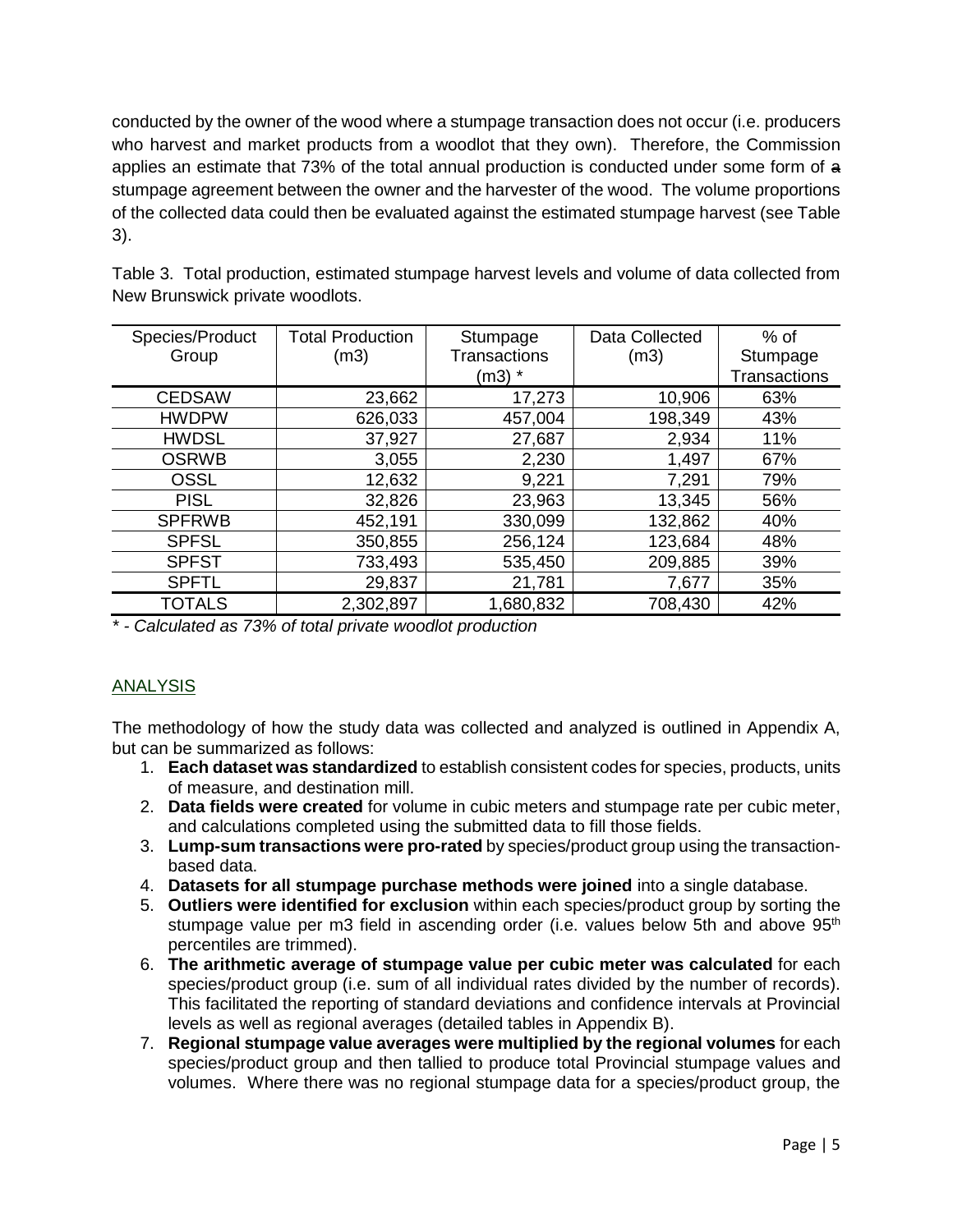Provincial arithmetic average was used as a proxy. The regionally weighted totals were used to calculate Provincial average stumpage values (detailed tables in Appendix B).

#### <span id="page-6-0"></span>PROVINCIAL RESULTS

Using the above analyses, and the study methodology detailed in Appendix A, the Commission has calculated the Provincial Average Stumpage value for each species/product group used for the study. Table 4 summarizes the results of the detailed analyses for Marketing Board region stumpage values and production levels are found in Appendix B as well as the results that were determined in the previous study. The Commission recommends that the Weighted Provincial Mean be considered as the "Fair Market Value" for the species/products groups listed.

Table 4. Current and previous study stumpage value results by species/product group for New Brunswick.

| Species/<br><b>Product</b><br>Group | <b>Current</b><br>Weighted<br><b>Provincial</b><br>Average (\$/m3) | <b>Previous Study</b><br><b>Provincial</b><br>Average (\$/m3) |
|-------------------------------------|--------------------------------------------------------------------|---------------------------------------------------------------|
| <b>CEDSAW</b>                       | 18.19                                                              | \$17.52                                                       |
| <b>HWDPW</b>                        | 9.93<br>\$                                                         | \$<br>9.94                                                    |
| <b>HWDSL</b>                        | \$33.72                                                            | \$21.06                                                       |
| <b>OSRWB</b>                        | 3.89<br>S                                                          | \$<br>2.04                                                    |
| <b>OSSL</b>                         | 10.25<br>\$                                                        | \$<br>9.93                                                    |
| <b>PISL</b>                         | 17.92<br>\$                                                        | \$<br>15.68                                                   |
| <b>SPFRWB</b>                       | S<br>4.29                                                          | \$<br>4.07                                                    |
| <b>SPFSL</b>                        | \$20.64                                                            | \$17.82                                                       |
| <b>SPFST</b>                        | 16.89                                                              | \$15.42                                                       |
| SPFTL*                              | *\$ 20.72                                                          | *\$<br>17.92                                                  |

*\* - SPFTL stumpage data is limited to data from one Board region and reflects specialized transactions and demand during the study period. For this reason, the Commission does not recommend using this figure as a basis for SPF treelength FMV on Crown land where treelength rates are used.*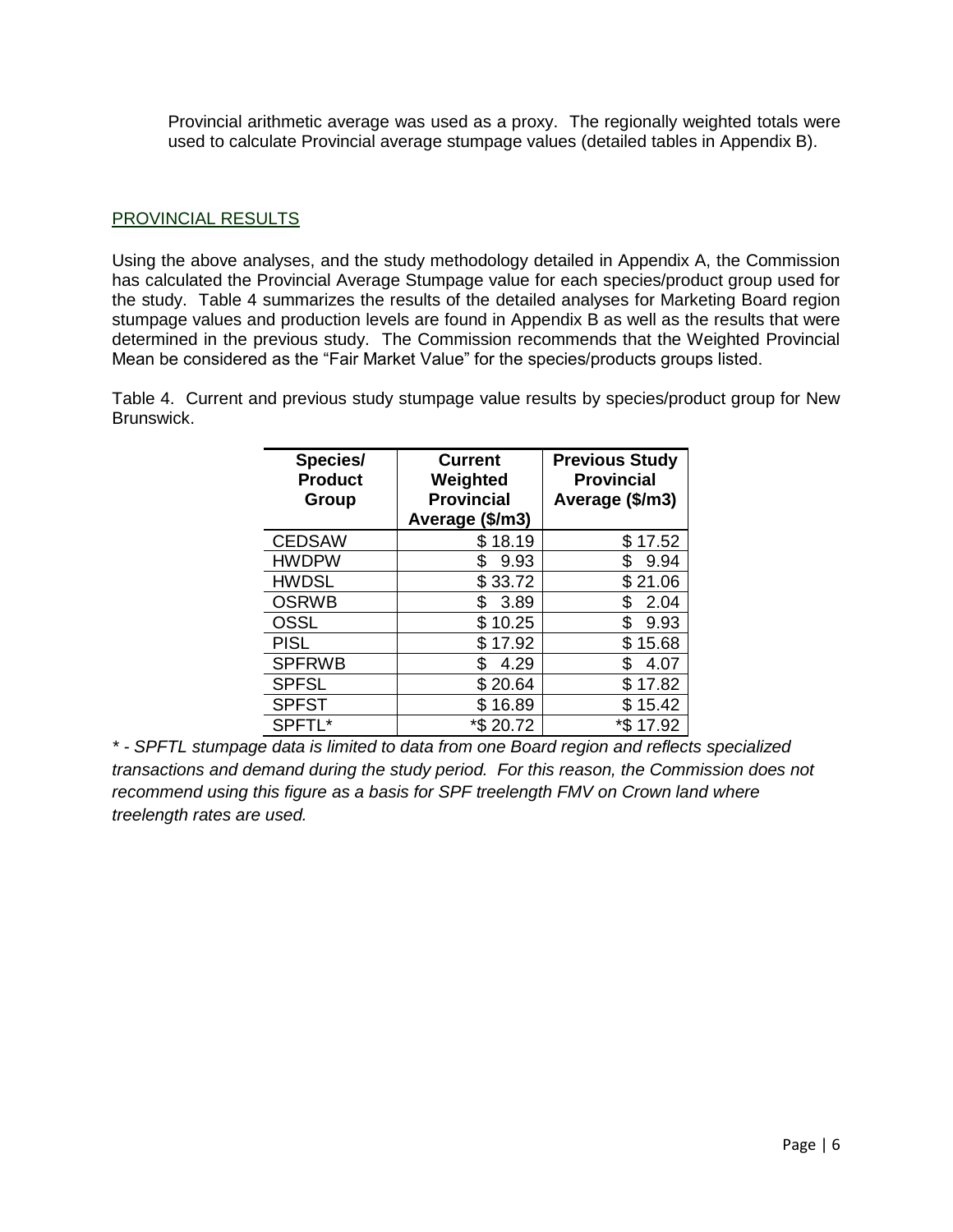<span id="page-7-0"></span>**APPENDIX A - DETAILED STUDY METHODOLOGY**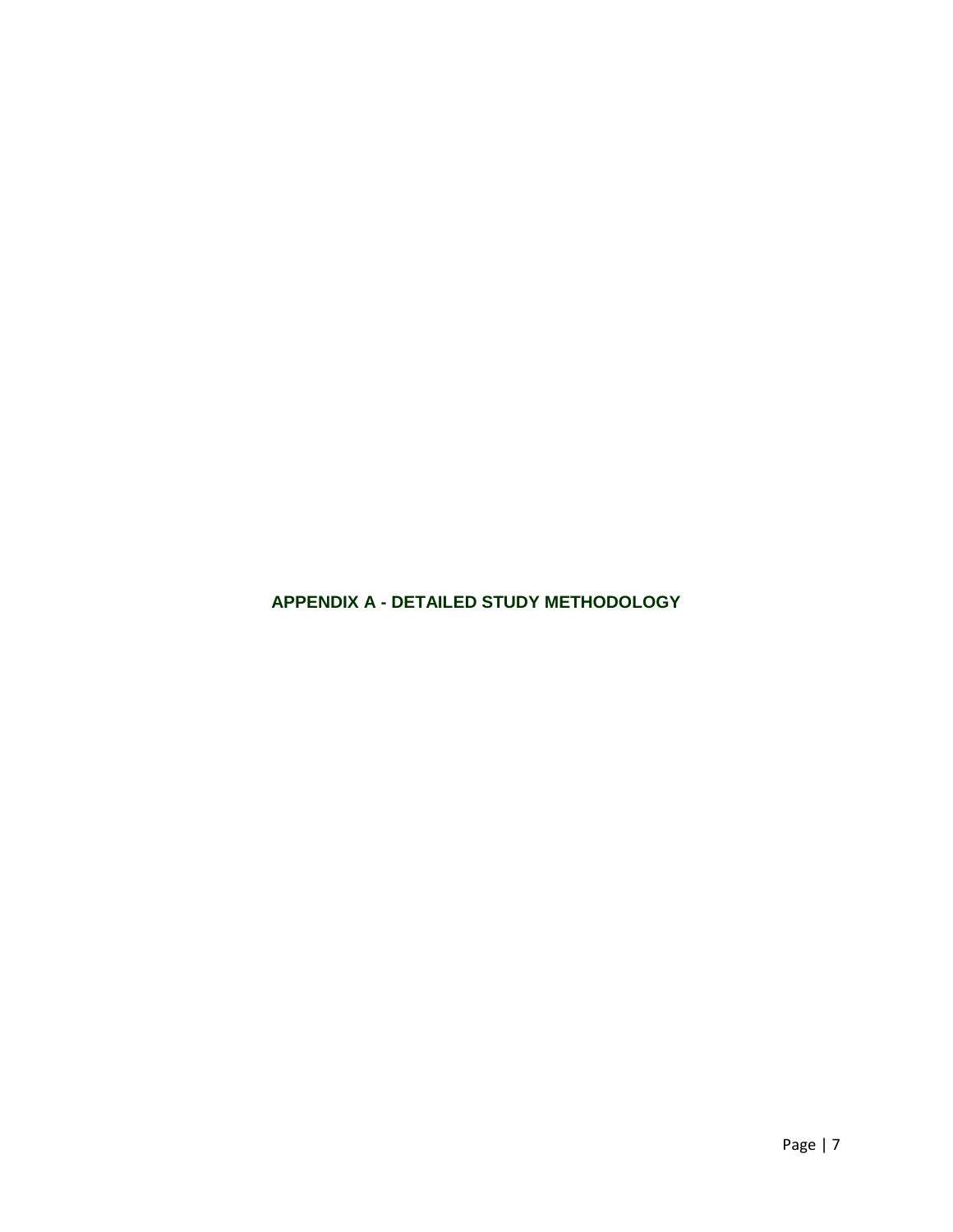#### <span id="page-8-0"></span>REQUESTS FOR DATA SUBMISSIONS

In New Brunswick, stumpage is typically purchased from private woodlot owners by one of two groups: Independent forestry contractors, or mills. Stumpage is also typically purchased either by applying a fixed rate per unit for specific products sold to a mill, or through a lump-sum offer whereby the owner is paid a predetermined sum of money for all products that are generated and sold from a woodlot, or part thereof.

In some cases, independent contractors and their woodlot-owning clients engage the services of their local Marketing Board to administer the application of stumpage rates upon which they have agreed. Five of the seven regional Marketing Board offices offer this service to their clients, which results in the collection of electronically-stored transaction data. Similarly, mills that purchase stumpage directly from woodlot owners also maintain electronic records at the transaction level. The Commission requests data submissions from the Marketing Boards and mills for the following items and period in question: transportation certificate no.; load slip no.; date; PID no.; species; product; volume; unit of measure; destination mill; stumpage paid; delivered value; MB region. The data requested in this format comprises at least 80 percent of the volume data collected.

To supplement the transaction-based data, the Commission also solicits submissions directly from independent forestry contractors in the form of a fillable survey. With this format, the Commission requests woodlot level data for both types of stumpage agreements (i.e. rate per unit and lump-sum). In the case of rate-per-unit data, the Commission requests submissions of the following items for the study period: PID no., species, product, total volume, unit of measure, stumpage rate per unit, MB region. For lump-sum data, the Commission requests submissions of the following items for the study period: PID no., species, product, total volume, unit of measure, lump-sum paid, MB region.

#### <span id="page-8-1"></span>DATA STANDARDIZATION

Upon receipt of data submissions, the data for certain fields must be standardized. This data includes species, product, unit of measure, destination mill, and MB region. Standardization is required because participants may apply their own format in reporting these items. For example, species may be identified as spruce/fir or spruce/fir/jack pine in data submissions and is standardized as SPF prior to its importation to the master data file.

Additionally, product volumes are submitted in various units of measure when sold to a mill. To facilitate more efficient analysis of the data, the Commission must convert the volumes from their original units of measure to a consistent volume in solid cubic meters. Conversion factors are developed and updated annually by the Department of Natural Resources and Energy Development to provide for the conversion from multiple units of measure to cubic meters. These factors are specific to the original unit of measure, the species and/or product combination, the season and the region in which the products originate. The Commission applies appropriate conversions so that all volume data is expressed in a cubic meter (m3) unit of measure.

#### <span id="page-8-2"></span>CREATION OF CALCULATED FIELDS AND PRO-RATING LUMP-SUM DATA

Upon completion of data field and volume unit of measure standardization (solid cubic meters), the Commission then calculated the stumpage value per cubic meter for each record in the data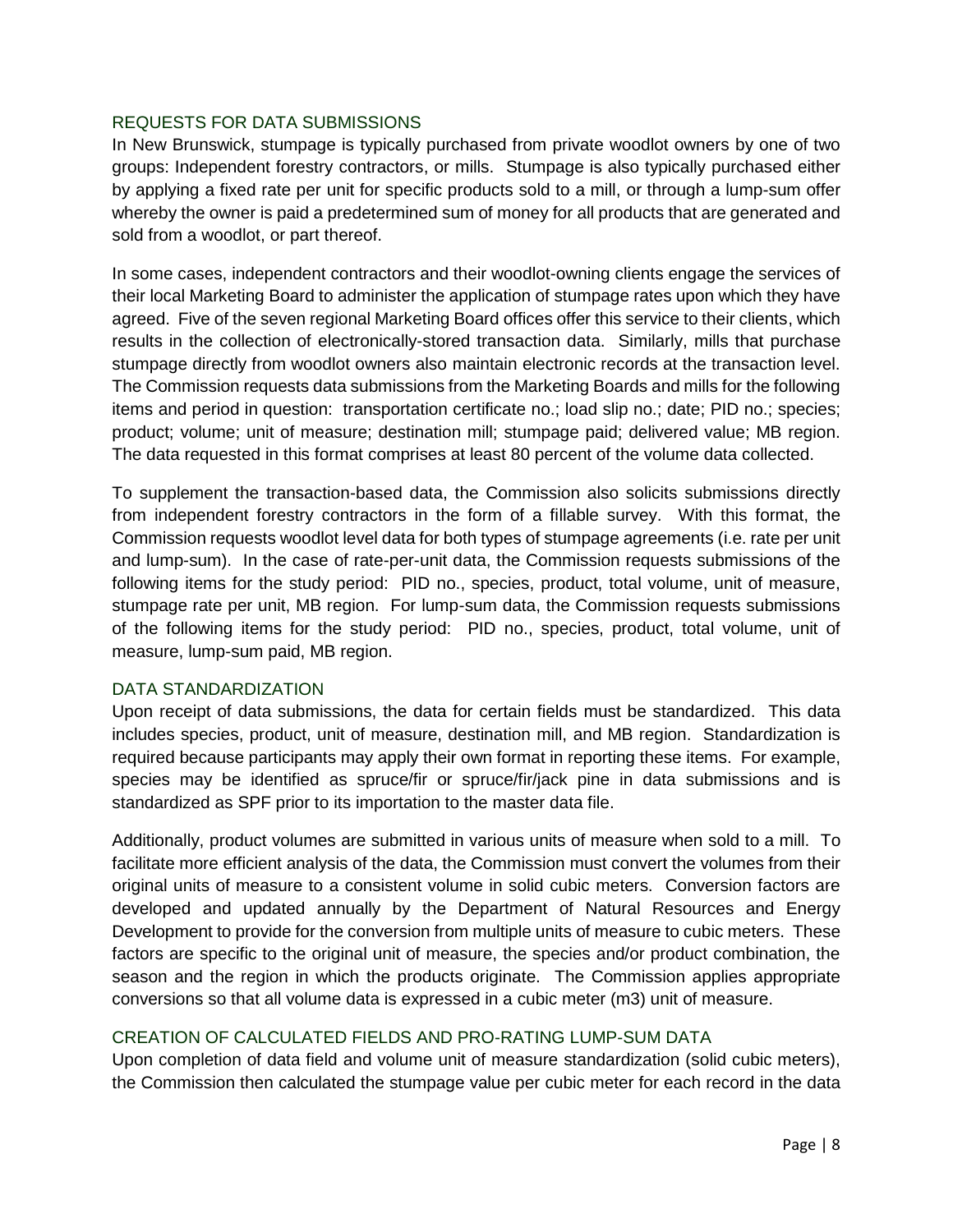set. That is, dollars per cubic meter, or \$/m3. Exclusively within the transaction-based data, the delivered value per cubic meter is also calculated.

Lump-sum data does not provide species/product specific rates, which requires the additional step of pro-rating gross values paid in lump-sum to the species/product level. The following method was applied to assign values to the individual species/products groupings:

- STEP 1: Calculate the Lump Sum average per-unit stumpage price: Lump sum value divided by total scaled volume *Data sources: Lump sum price and species/product volumes from Producer records*
- STEP 2: Calculate the stumpage value using the Provincial Average. Per-Unit prices for each species/product multiplied by the species/product volume from Producer records. *Data sources: Per-unit stumpage price database and species/product volume from Producer records*
- STEP 3: Calculate the percentage difference in lump sum paid vs calculated stumpage value in step 2.
- STEP 4: Calculate the Pro-rated Per-Unit Stumpage Prices for the Lump Sum block using the percentage difference in Step 3 applied to the Provincial Per-Unit Stumpage price.

*Sample Calculation*

- "A" Lump Sum Payment: \$100,000 Submitted Volume: 7,000 m3
- "B" Average Stumpage Price: \$14.29 per m3

| Products:           | $C$ "<br>Volume (m3) | "D"<br>Provincial Avg.<br>Stumpage<br>(\$/m3) | Calculated<br>Stumpage Value<br>$(=C \times D)$ | Pro-rated (\$/m3)<br><b>Stumpage Prices</b><br>$(=D/1-E)$ |
|---------------------|----------------------|-----------------------------------------------|-------------------------------------------------|-----------------------------------------------------------|
| <b>SPF Sawlogs</b>  | 1,000                | \$17.28                                       | \$<br>17,280                                    | \$20.95                                                   |
| <b>SPF Studwood</b> | 2,000                | \$15.51                                       | \$<br>31,020                                    | \$18.80                                                   |
| <b>SPF Pulpwood</b> | 1,000                | 4.31<br>\$                                    | \$<br>4,310                                     | 5.22<br>\$                                                |
| PO Pulpwood         | 2,500                | \$<br>9.96                                    | \$<br>24,900                                    | \$12.07                                                   |
| <b>MH Firewood</b>  | 500                  | \$<br>9.96                                    | \$<br>4,980                                     | \$12.07                                                   |
| Total               | 7,000                |                                               | \$82,490                                        | \$14.29                                                   |
|                     |                      |                                               | "E" = $14.8\%$                                  |                                                           |

 $E^* =$  Average Per Unit Stumpage Price: Lump sum stumpage sales data reported by private wood producer or woodlot owner.

<sup>&</sup>quot;C" = Volume as submitted by producer or woodlot owner by species/product group and converted to cubic meters (m3).

<sup>&</sup>quot;D" = Provincial Per-Unit Stumpage Value: Derived from per-unit provincial stumpage price data (i.e. sample calculation reflected the prices published in the NB Stumpage Study Results - October 2014-September 2015)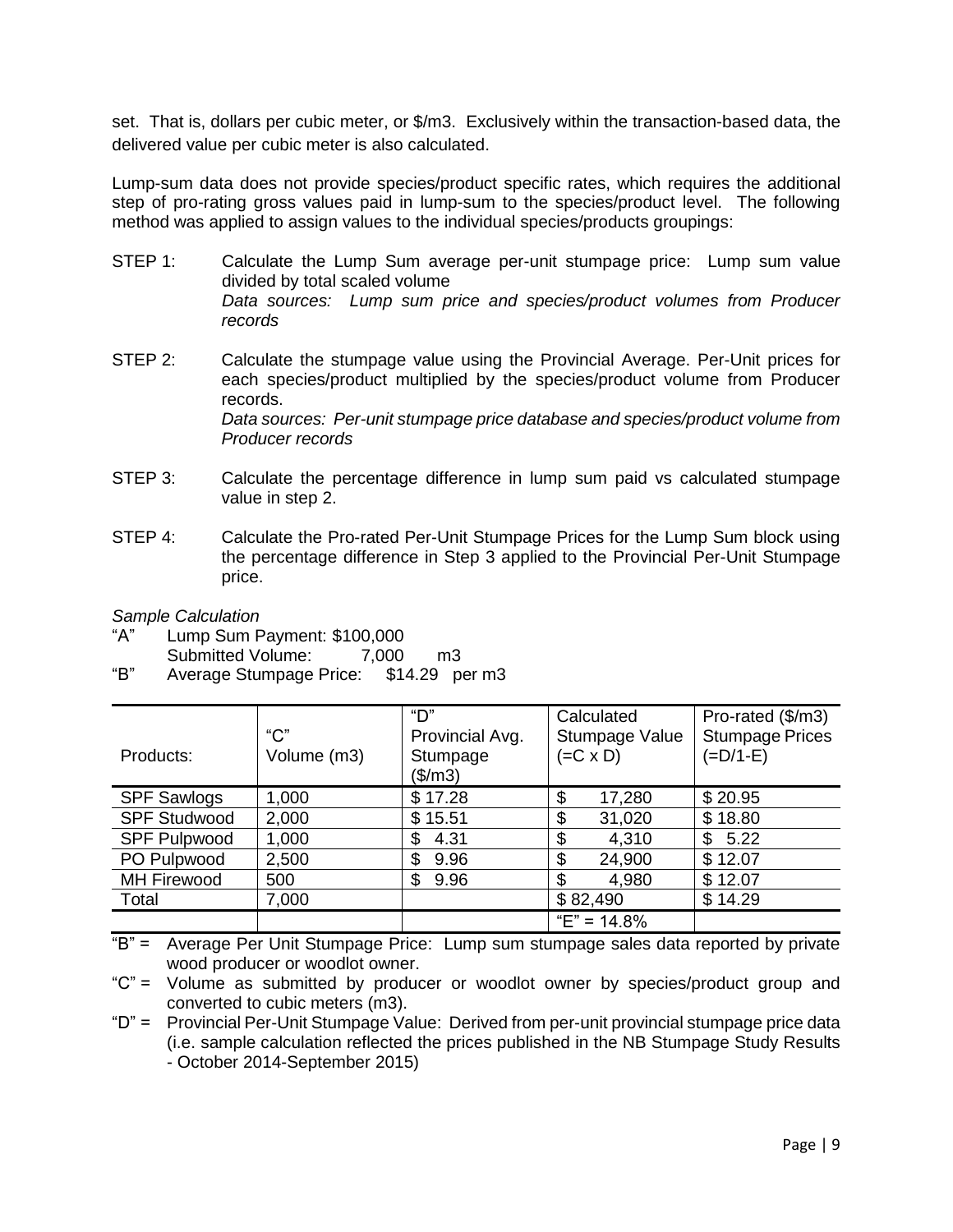"E" = % Difference in Lump Sum vs Calculated Stumpage Value: Calculated Stumpage value is the Provincial Average per-unit price multiplied by volume for each species/product within the lump sum transaction.

# <span id="page-10-0"></span>COMBINING DATA FORMATS AND TRIMMING OUTLIERS

Upon completion of all data standardization and creation of calculated fields, the data from the three formats was combined in a separate database. When data format combining was complete, each species/product group was sorted in ascending order by the stumpage rate per cubic meter. This was done to facilitate the identification and exclusion of outliers from the final analyses.

As it pertained to outliers within the dataset, and once values were sorted, transactions located below the fifth  $(5<sup>th</sup>)$  and above the ninety-fifth  $(95<sup>th</sup>)$  percentiles were identified and excluded from the statistical calculations for each species/product group. This method was chosen by the Commission as it is consistent with that used in similar studies from neighboring jurisdictions of Nova Scotia and Maine.

# <span id="page-10-1"></span>STUMPAGE VALUE ANALYSIS

The primary objective of the study was to determine the mean or average stumpage value of the various species/product groups for the Province. Arithmetic mean or average refers to the sum of the values in a numeric data field divided by the number of records found in the same field. In the case of this study, the field of interest was the stumpage value expressed in dollars per cubic meter (\$/m3). For each species/product group, the stumpage values per cubic meter from all data were tallied and divided by the number of records in the group. The descriptive statistics calculated for the species/product groups are detailed in Table 5 below.

| <b>Statistic</b>               | <b>Description</b>                                                                                                                                                                                                                                               |
|--------------------------------|------------------------------------------------------------------------------------------------------------------------------------------------------------------------------------------------------------------------------------------------------------------|
| Species/Product                | Grouping of the species and products for a timber class to be described.                                                                                                                                                                                         |
| Mean                           | Arithmetic mean is the sum of stumpage rate (\$/m3) values in the study<br>data divided by the number of records for each species/product group.                                                                                                                 |
| Standard<br>Deviation          | For each species/product group the standard deviation was calculated as<br>an indicator of the variability of the data. Standard deviation is a number<br>used to tell how measurements for a group are spread out from the<br>average (mean) or expected value. |
| Minimum                        | Lowest stumpage value (\$/m3) within the species/product groups.                                                                                                                                                                                                 |
| Maximum                        | Highest stumpage value (\$/m3) within the species/product groups.                                                                                                                                                                                                |
| Response<br>Volume             | Total volume (m3) of the transactions in the collected data for each<br>species/product group.                                                                                                                                                                   |
| Number<br>0f<br>Data<br>Points | Total number of data points used to conduct the calculations.                                                                                                                                                                                                    |
| Confidence<br>Interval         | When calculating a mean using the response data, the confidence interval<br>is the range of values within which there is a certain percentage of<br>confidence that the true mean falls within.                                                                  |

Table 5. Summary of descriptive statistics calculated for the species/product groups.

The Commission used the following formula to calculate confidence intervals for each species/product group, as follows: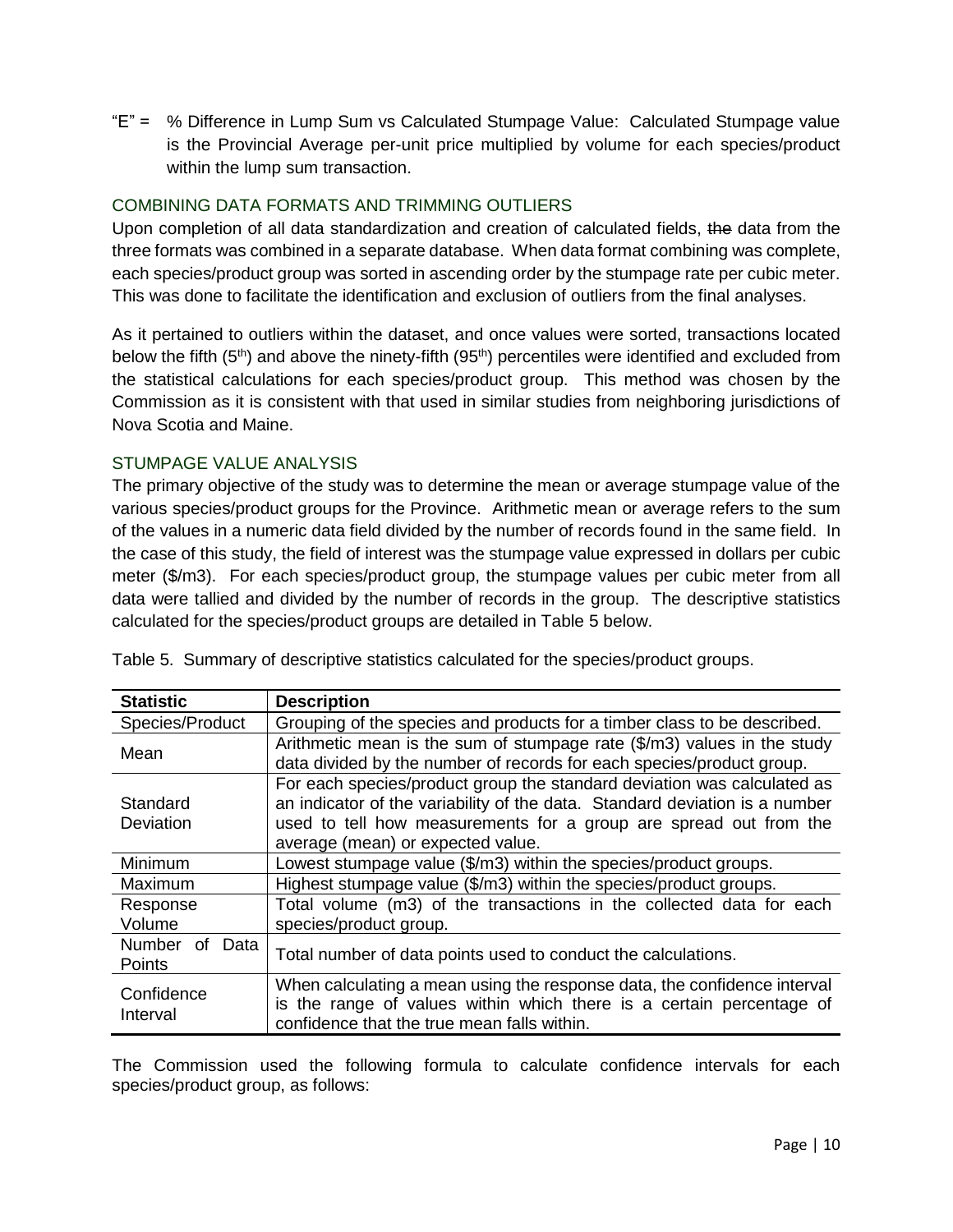Confidence interval =  $\mu \pm Z_{\alpha/2}^*(s/\sqrt{n})$ Where:  $\mu$  = mean of stumpage / m3  $Z_{\alpha/2}$  = Z $\alpha/2$  is the critical value of the Normal distribution at  $\alpha/2$ 99% Confidence Level - Zα/2 = 2.575 s = standard deviation  $n =$  total # of data points in the response data

It should be noted that due to the robustness of the dataset, the Commission was able to apply a significant confidence level of ninety-nine percent (99%) for these calculations.

The arithmetic average by species/product group was also calculated at the Marketing Board region level. In cases where data did not exist for a certain species/product group for a Marketing Board region, the Provincial average was used as a proxy. The mean regional stumpage values were then weighted (multiplied) by the regional production to determine the Provincial average stumpage value.

# <span id="page-11-0"></span>VERIFICATION OF TRANSACTION-BASED DATA

To validate the transaction-based data, a procedure has been developed in conjunction with PriceWaterhouseCoopers, LLC to verify the accuracy of the submitted transaction-based data. The procedure includes a sampling methodology that is in alignment with internationally recognized financial auditing standards – *9100 Reports on the Results of Applying Specified Auditing Procedures to Financial Information Other than Financial Statements*. For each submission participant's data, the following approach was applied to develop samples for verification:

- 1. Each record of data in the participant's submission is issued a unique identification number within the dataset.
- 2. Based on the total number of records in each participant's submission, the number of samples required for verification was determined using statistical sampling parameters of 95% confidence level, +/-5% margin of error and an expected error rate of +/- 2%.
- 3. From each participant's submission, the sample selections were made using MS Excel random number function to select random record identification numbers until the required number of samples were selected.
- 4. Copies of the source documentation consisting of transportation certificates, load slips, and proof of stumpage payment for each transaction that was selected was then requested from each participant.
- 5. Using the source documentation, the following fields were verified for accuracy in the dataset:
	- a. Date
	- b. Transportation Certificate number and/or load slip number
	- c. Species
	- d. Product
	- e. Volume
	- f. Unit of Measure
	- g. Stumpage Paid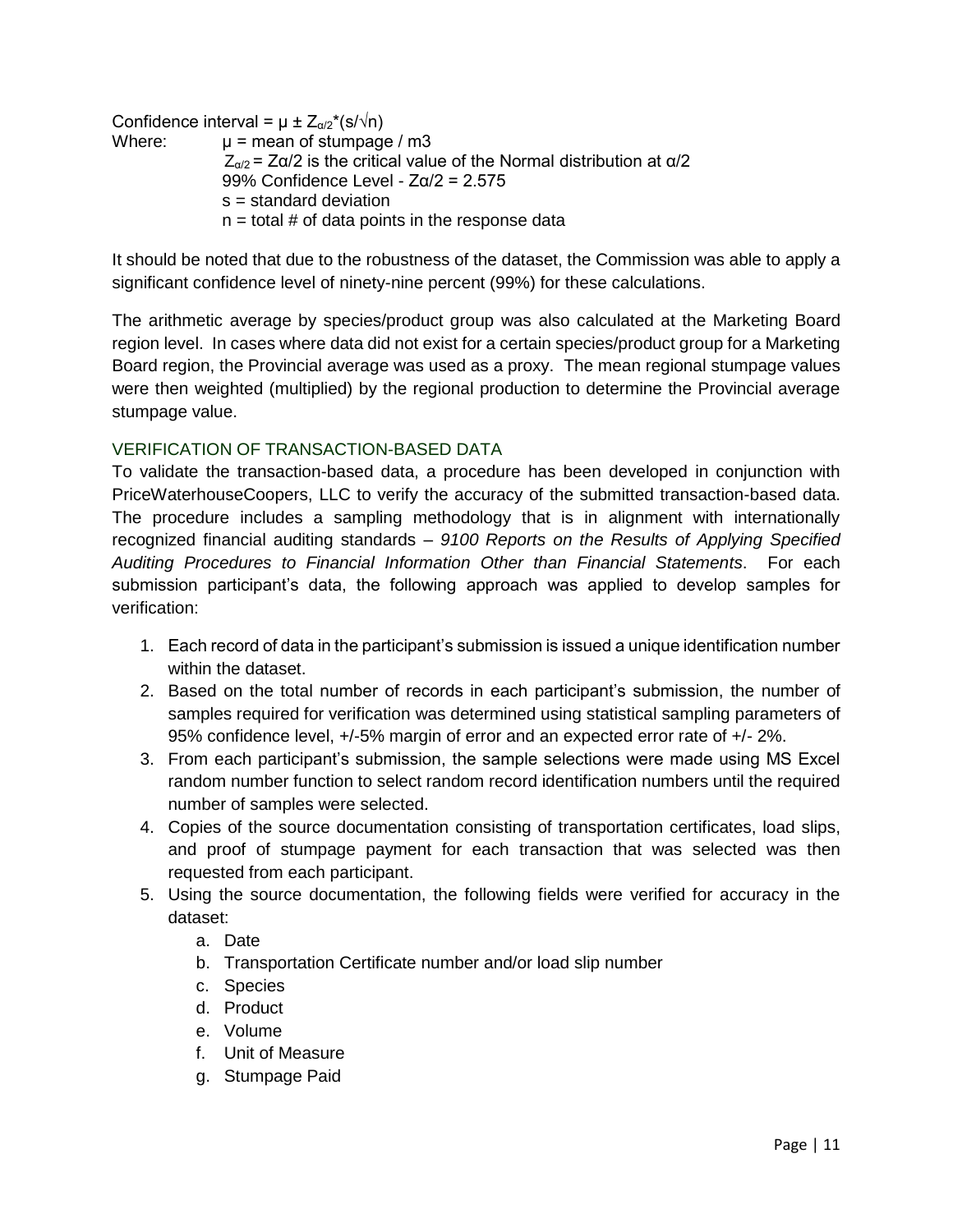<span id="page-12-0"></span>**APPENDIX B – DETAILED PROVINCIAL AND REGIONAL RESULTS**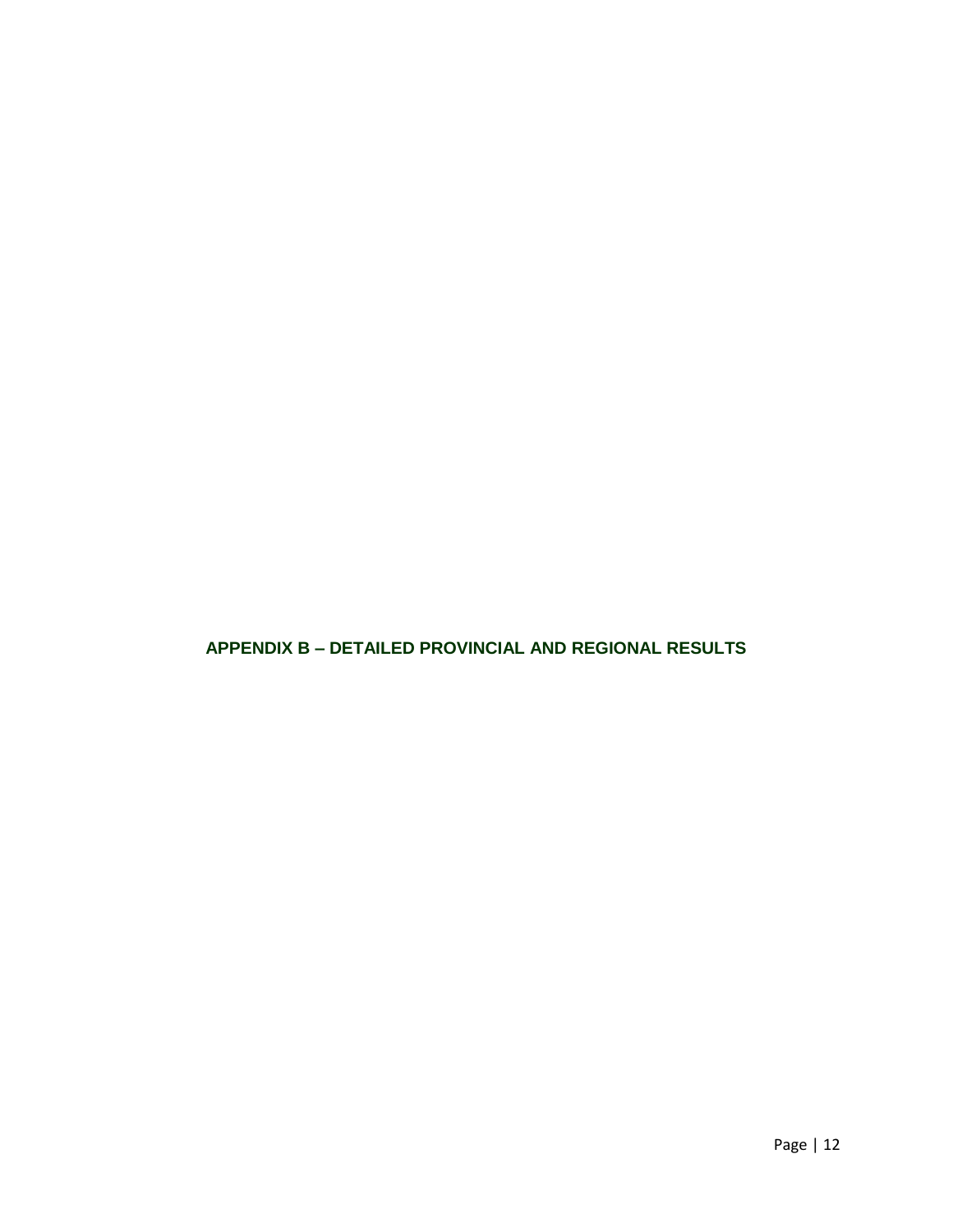| Species/<br><b>Product</b><br>Group | Average*<br>$$/m^3$$ | <b>Standard</b><br><b>Deviation</b> | <b>Minimum</b><br>(\$/m <sup>3</sup> ) | <b>Maximum</b><br>$$/m^3$$ | <b>Response</b><br>Volume<br>$(m^3)$ | <b>Number</b><br>of Data<br><b>Points</b> | <b>Confidence</b><br>Interval*<br>$$/m^3$$ |
|-------------------------------------|----------------------|-------------------------------------|----------------------------------------|----------------------------|--------------------------------------|-------------------------------------------|--------------------------------------------|
| <b>CEDSAW</b>                       | \$16.85              | \$<br>4.32                          | \$<br>5.85                             | \$25.34                    | 10,906                               | 292                                       | $±$ \$ 0.65                                |
| <b>HWDPW</b>                        | \$10.43              | \$<br>4.69                          | \$<br>2.24                             | \$19.74                    | 198,349                              | 5.337                                     | $±$ \$ 0.17                                |
| <b>HWDSL</b>                        | \$24.43              | \$<br>14.96                         | \$<br>9.82                             | \$78.09                    | 2,934                                | 115                                       | $±$ \$ 3.59                                |
| <b>OSRWB</b>                        | 3.91<br>\$           | \$<br>1.84                          | \$<br>1.83                             | \$<br>8.42                 | 1,497                                | 33                                        | $±$ \$ 0.82                                |
| OSSL                                | \$10.33              | \$<br>3.69                          | \$<br>4.79                             | \$21.41                    | 7,291                                | 191                                       | $±$ \$ 0.69                                |
| <b>PISL</b>                         | \$17.73              | \$<br>5.93                          | \$<br>6.27                             | \$31.84                    | 13.345                               | 560                                       | $±$ \$ 0.65                                |
| <b>SPFRWB</b>                       | 4.35<br>\$           | \$<br>1.90                          | \$<br>1.30                             | \$<br>8.10                 | 132,862                              | 3,690                                     | $±$ \$ 0.08                                |
| <b>SPFSL</b>                        | \$19.76              | \$<br>4.16                          | \$12.08                                | \$29.19                    | 123,684                              | 3,096                                     | $±$ \$ 0.19                                |
| <b>SPFST</b>                        | \$16.63              | \$<br>2.89                          | \$<br>9.69                             | \$22.79                    | 209,885                              | 5.056                                     | $±$ \$ 0.10                                |
| <b>SPFTL</b>                        | \$20.72              | \$<br>3.93                          | \$13.56                                | \$27.12                    | 7,677                                | 213                                       | $±$ \$ 0.69                                |

# **PROVINCIAL RESULTS – ARITHMETIC AVERAGES**

*\* - Arithmetic average – does not reflect regional weighting*

# **REGIONAL RESULTS BY SPECIES/PRODUCT GROUP WITH REGIONAL VOLUME WEIGHTING**

*Note: Shaded Cells indicate use of provincial average as a proxy where no stumpage data was collected from a particular region.*

| <b>CEDSAW</b>                    |                                                                                  |        |                                          |  |  |  |
|----------------------------------|----------------------------------------------------------------------------------|--------|------------------------------------------|--|--|--|
| <b>Marketing Board</b><br>Region | Regional<br><b>Regional</b><br><b>Volume</b><br>Average<br>$$/\rm{m}^3$$<br>(m3) |        | <b>Total</b><br><b>Regional</b><br>Value |  |  |  |
| CV                               | \$17.89                                                                          | 9,538  | \$170,636.73                             |  |  |  |
| MAD                              | \$22.20                                                                          | 6,220  | 138,079.02<br>\$.                        |  |  |  |
| <b>NSH</b>                       | \$16.85                                                                          | 684    | 11,522.73<br>\$                          |  |  |  |
| <b>NTH</b>                       | \$12.24                                                                          | 1,389  | 16,998.72<br>\$                          |  |  |  |
| <b>SENB</b>                      | \$12.69                                                                          | 673    | \$<br>8,541.38                           |  |  |  |
| <b>SNB</b>                       | \$12.34                                                                          | 1,367  | \$<br>16,868.37                          |  |  |  |
| YSC                              | \$17.85                                                                          | 3,791  | 67,665.18<br>\$                          |  |  |  |
| <b>TOTALS</b>                    |                                                                                  | 23,662 | \$430,312.13                             |  |  |  |
| <b>WEIGHTED \$/M3</b>            | \$18.19                                                                          |        |                                          |  |  |  |

| <b>HWDPW</b>                     |                                         |                                          |                                |  |  |  |
|----------------------------------|-----------------------------------------|------------------------------------------|--------------------------------|--|--|--|
| <b>Marketing Board</b><br>Region | <b>Regional</b><br>Average<br>$($/m^3)$ | <b>Regional</b><br><b>Volume</b><br>(m3) | <b>Total Regional</b><br>Value |  |  |  |
| CV                               | \$15.41                                 | 123,293                                  | \$1,899,402.64                 |  |  |  |
| <b>MAD</b>                       | 14.92<br>\$.                            | 38,191                                   | \$<br>569,809.72               |  |  |  |
| <b>NSH</b>                       | \$<br>7.10                              | 54,473                                   | \$<br>386,774.64               |  |  |  |
| <b>NTH</b>                       | \$<br>8.31                              | 83,708                                   | \$<br>695,454.43               |  |  |  |
| <b>SENB</b>                      | \$<br>6.57                              | 124,813                                  | 820,096.30<br>\$               |  |  |  |
| <b>SNB</b>                       | \$<br>7.70                              | 102,765                                  | \$<br>791,156.91               |  |  |  |
| <b>YSC</b>                       | \$10.65                                 | 98,790                                   | \$1,051,896.16                 |  |  |  |
| <b>TOTALS</b>                    |                                         | 626,033                                  | \$6,214,590.80                 |  |  |  |
| <b>WEIGHTED \$/M3</b>            | \$9.93                                  |                                          |                                |  |  |  |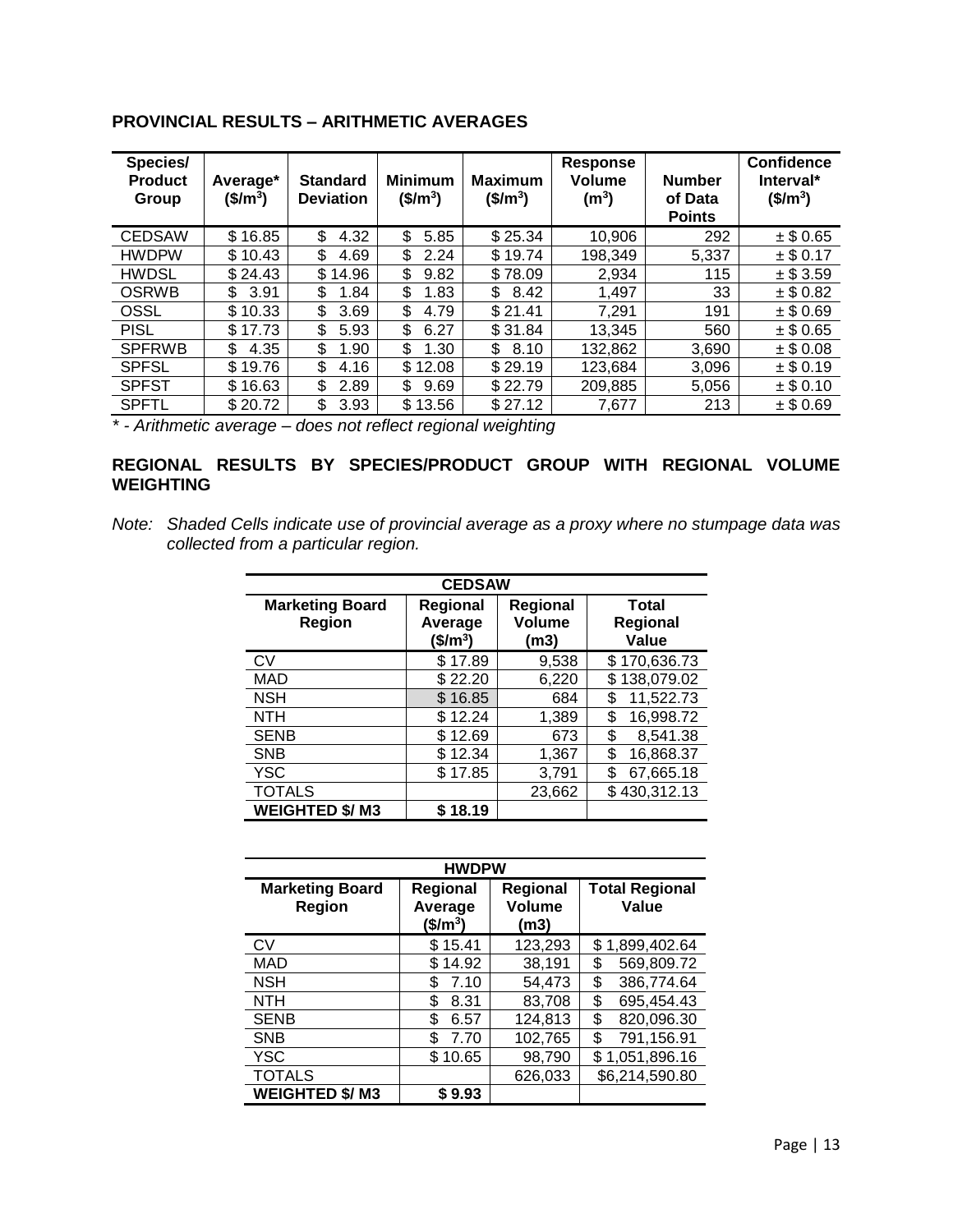| <b>HWDSL</b>                     |                                             |                                   |                                |                |  |  |
|----------------------------------|---------------------------------------------|-----------------------------------|--------------------------------|----------------|--|--|
| <b>Marketing Board</b><br>Region | Regional<br>Average<br>(\$/m <sup>3</sup> ) | <b>Regional</b><br>Volume<br>(m3) | <b>Total Regional</b><br>Value |                |  |  |
| <b>CV</b>                        | \$40.34                                     | 3,986                             | S                              | 160,800.42     |  |  |
| MAD                              | \$60.15                                     | 9,459                             | \$                             | 569,001.42     |  |  |
| <b>NSH</b>                       | \$24.43                                     | 16,414                            | \$                             | 400,938.21     |  |  |
| <b>NTH</b>                       | \$31.34                                     | 701                               | \$                             | 21,966.96      |  |  |
| <b>SENB</b>                      | \$14.14                                     | 3,285                             | \$                             | 46,436.76      |  |  |
| <b>SNB</b>                       | \$21.19                                     | 1,886                             | \$                             | 39,960.38      |  |  |
| <b>YSC</b>                       | \$18.15                                     | 2,196                             | \$                             | 39,861.79      |  |  |
| <b>TOTALS</b>                    |                                             | 37,927                            |                                | \$1,278,965.94 |  |  |
| <b>WEIGHTED \$/M3</b>            | \$33.72                                     |                                   |                                |                |  |  |

| <b>OSRWB</b>                     |                                  |                                   |                                |  |
|----------------------------------|----------------------------------|-----------------------------------|--------------------------------|--|
| <b>Marketing Board</b><br>Region | Regional<br>Average<br>$($/m^3)$ | Regional<br><b>Volume</b><br>(m3) | <b>Total Regional</b><br>Value |  |
| <b>CV</b>                        | \$3.24                           | 1,523                             | 4,931.63<br>\$                 |  |
| <b>MAD</b>                       | \$                               | O                                 | 0.00<br>S                      |  |
| <b>NSH</b>                       | \$4.68                           | 836                               | 3,912.48<br>\$                 |  |
| <b>NTH</b>                       | \$                               | 0                                 | 0.00<br>\$                     |  |
| <b>SENB</b>                      | \$3.91                           | 100                               | \$<br>391.27                   |  |
| <b>SNB</b>                       | \$3.76                           | 469                               | \$<br>1,765.64                 |  |
| <b>YSC</b>                       | \$6.86                           | 127                               | \$<br>871.30                   |  |
| <b>TOTALS</b>                    |                                  | 3,055                             | \$11,872.32                    |  |
| <b>WEIGHTED \$/M3</b>            | \$ 3.89                          |                                   |                                |  |

| <b>OSSL</b>                             |                                  |                            |                                |
|-----------------------------------------|----------------------------------|----------------------------|--------------------------------|
| <b>Marketing Board</b><br><b>Region</b> | Regional<br>Average<br>$($/m^3)$ | Regional<br>Volume<br>(m3) | <b>Total Regional</b><br>Value |
| CV                                      | \$10.01                          | 1,306                      | \$<br>13,077.50                |
| MAD                                     | \$10.33                          | 714                        | \$<br>7,375.98                 |
| <b>NSH</b>                              | S.                               | ი                          | \$<br>0.00                     |
| <b>NTH</b>                              | 10.33<br>\$.                     | 88                         | \$<br>909.08                   |
| <b>SENB</b>                             | \$<br>4.82                       | 707                        | \$<br>3,404.28                 |
| <b>SNB</b>                              | \$<br>8.58                       | 3,066                      | \$<br>26,292.18                |
| <b>YSC</b>                              | \$.<br>11.62                     | 6,751                      | 78,412.87<br>\$                |
| <b>TOTALS</b>                           |                                  | 12,632                     | \$129,471.88                   |
| <b>WEIGHTED \$/M3</b>                   | 10.25                            |                            |                                |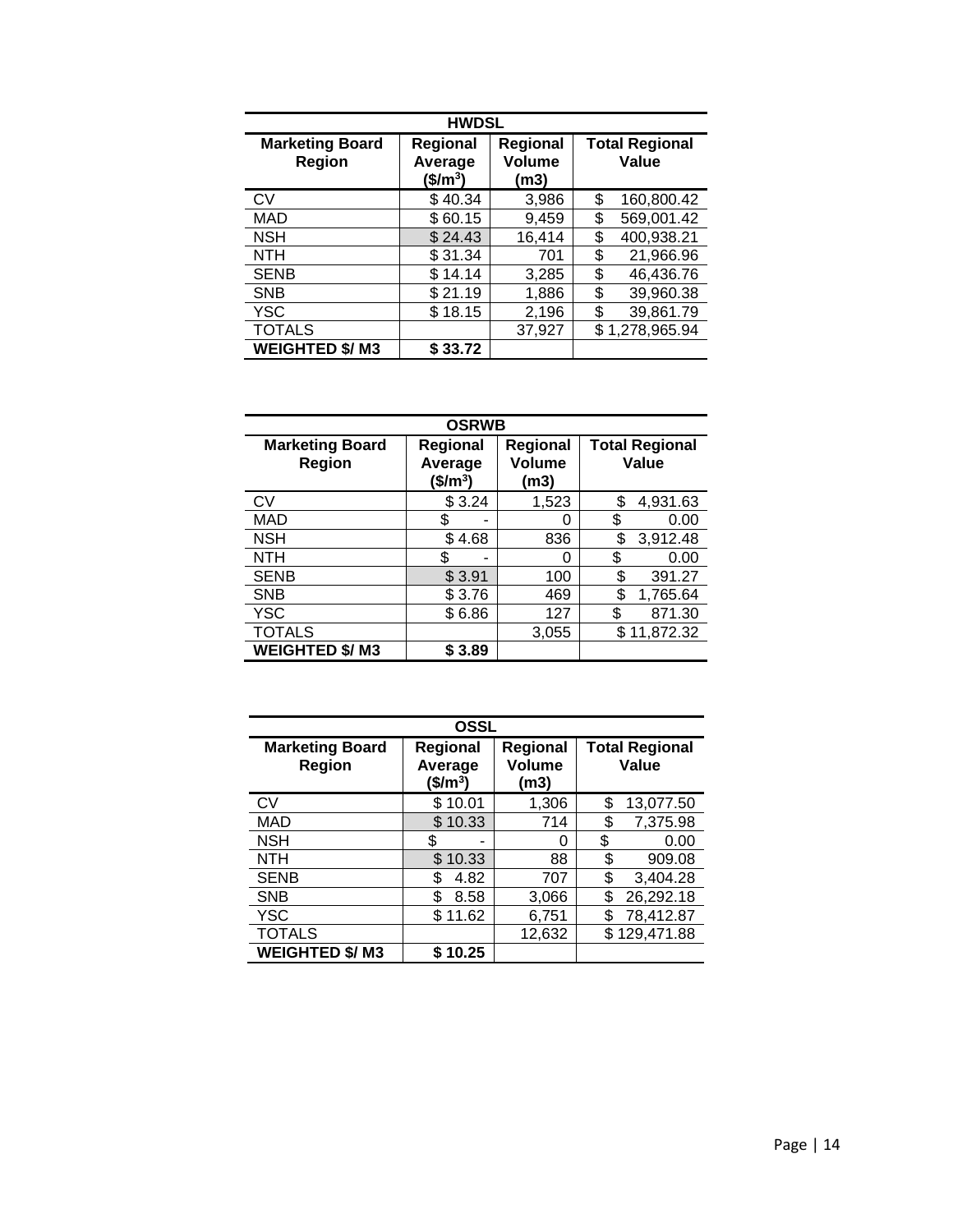| <b>PISL</b>                             |                                 |                            |                                |  |
|-----------------------------------------|---------------------------------|----------------------------|--------------------------------|--|
| <b>Marketing Board</b><br><b>Region</b> | Regional<br>Average<br>$$/m^3$$ | Regional<br>Volume<br>(m3) | <b>Total Regional</b><br>Value |  |
| CV                                      | \$18.46                         | 91                         | \$<br>1,679.81                 |  |
| MAD                                     | S<br>-                          | 0                          | \$<br>0.00                     |  |
| <b>NSH</b>                              | \$18.46                         | 1,134                      | 20,933.07                      |  |
| <b>NTH</b>                              | \$19.17                         | 15,282                     | \$292,943.71                   |  |
| <b>SENB</b>                             | \$16.16                         | 2,033                      | 32,847.79                      |  |
| <b>SNB</b>                              | \$16.29                         | 8,992                      | \$146,441.01                   |  |
| <b>YSC</b>                              | \$17.64                         | 5,294                      | 93,402.04                      |  |
| <b>TOTALS</b>                           |                                 | 32,826                     | \$588,247.45                   |  |
| <b>WEIGHTED \$/M3</b>                   | \$ 17.92                        |                            |                                |  |

| <b>SPFRWB</b>                    |                                             |                            |                                |  |
|----------------------------------|---------------------------------------------|----------------------------|--------------------------------|--|
| <b>Marketing Board</b><br>Region | Regional<br>Average<br>(\$/m <sup>3</sup> ) | Regional<br>Volume<br>(m3) | <b>Total Regional</b><br>Value |  |
| CV                               | \$4.14                                      | 12,646                     | 52,386.06<br>\$                |  |
| <b>MAD</b>                       | \$6.60                                      | 45,153                     | 298,122.68<br>\$               |  |
| <b>NSH</b>                       | \$4.04                                      | 37,569                     | 151,744.95<br>\$               |  |
| <b>NTH</b>                       | \$4.65                                      | 64,851                     | \$<br>301,615.52               |  |
| <b>SENB</b>                      | \$3.21                                      | 105,494                    | \$<br>339,131.56               |  |
| <b>SNB</b>                       | \$4.41                                      | 125,427                    | \$<br>553,120.53               |  |
| <b>YSC</b>                       | \$4.01                                      | 61,051                     | 244,783.98<br>\$               |  |
| <b>TOTALS</b>                    |                                             | 452,191                    | \$1,940,905.27                 |  |
| <b>WEIGHTED \$/M3</b>            | \$ 4.29                                     |                            |                                |  |

| <b>SPFSL</b>                     |                                        |                                   |                                |  |
|----------------------------------|----------------------------------------|-----------------------------------|--------------------------------|--|
| <b>Marketing Board</b><br>Region | <b>Regional</b><br>Average<br>$$/m^3$$ | <b>Regional</b><br>Volume<br>(m3) | <b>Total Regional</b><br>Value |  |
| <b>CV</b>                        | \$19.91                                | 84,059                            | \$1,673,362.51                 |  |
| <b>MAD</b>                       | \$27.98                                | 35,496                            | 993,252.62<br>\$               |  |
| <b>NSH</b>                       | \$23.63                                | 7,507                             | 177,380.65<br>\$               |  |
| <b>NTH</b>                       | \$22.25                                | 22,380                            | 498,044.52<br>\$               |  |
| <b>SENB</b>                      | \$18.67                                | 38,851                            | 725,379.25<br>\$               |  |
| <b>SNB</b>                       | \$19.44                                | 86,144                            | \$1,674,691.05                 |  |
| <b>YSC</b>                       | \$19.61                                | 76,418                            | \$1,498,541.70                 |  |
| <b>TOTALS</b>                    |                                        | 350,855                           | \$7,240,652.30                 |  |
| <b>WEIGHTED \$/M3</b>            | \$20.64                                |                                   |                                |  |